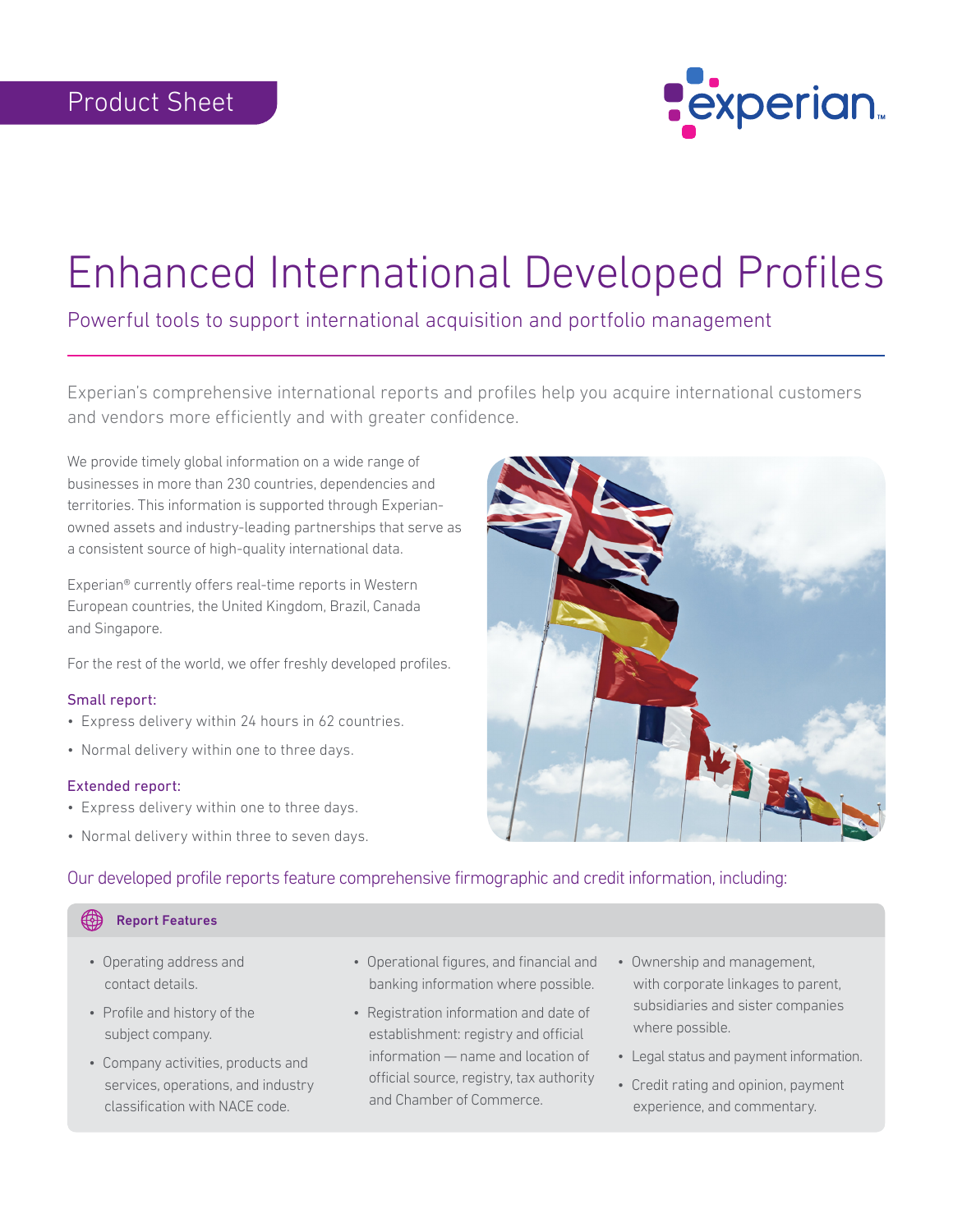## Product sheet Enhanced International Developed Profiles

| <b>Type</b>             | <b>Field</b>                                                                | <b>Extended Report</b> | <b>Small Report</b> |
|-------------------------|-----------------------------------------------------------------------------|------------------------|---------------------|
| Identification          | Identification                                                              | Yes                    | Yes                 |
| Profile                 | History text, name, cross-border, bank                                      | Yes                    | Yes                 |
| Credit information      | Credit rating and limit                                                     | Yes                    | Yes                 |
| <b>Securities</b>       | Stock exchange code                                                         | Yes                    | <b>No</b>           |
| Operational figures     | Company/group figures                                                       | Yes                    | Yes                 |
| Activity                | Activity description                                                        | Yes                    | <b>No</b>           |
| Real estate             | Real estate description                                                     | Yes                    | <b>No</b>           |
| Company register        | Reg office                                                                  | Yes                    | Yes                 |
|                         | Name, address, capital, capital share, branches                             | Yes                    | Yes                 |
| Management              | Director, official position, manager, external<br>position, management text | Yes                    | Yes                 |
| Ultimate parent company | Ultimate parent, headquarters                                               | Yes                    | Yes                 |
| Direct owner(s)         | Ownership, ownership text, shareholder                                      | Yes                    | Yes                 |
| <b>Sisters</b>          | <b>Affiliates</b>                                                           | Yes                    | <b>No</b>           |
| Investments             | Parent/UBO Links                                                            | Yes                    | <b>No</b>           |
| Financials              | Financials text                                                             | Yes                    | <b>No</b>           |
| Legal actions           | Legal action text                                                           | Yes                    | <b>No</b>           |
| Sanctions list          | Sanctions text                                                              | Yes                    | <b>No</b>           |
| Payment experiences     | Payment experiences text                                                    | Yes                    | <b>No</b>           |
| Remarks                 | Credit text                                                                 | Yes                    | <b>No</b>           |
| <b>News</b>             | News text                                                                   | Yes                    | <b>No</b>           |

### Harmonized, cross-border financial stability risk score and risk class

Experian has developed a harmonized financial stability risk score (1–100) that applies to all businesses, regardless of legal form and location. We created and enhanced a system that facilitates analysis of companies in both developed and emerging markets, such as Africa, South America, Asia and the Middle East, where financial statements often aren't available. This rating system allows you to make the proper credit assessment when examining prospective accounts.

In addition to the financial stability risk score, the risk dashboard has a risk class rating and a credit limit recommendation. These risk attributes are significant factors used to identify risky businesses when onboarding them into your portfolio.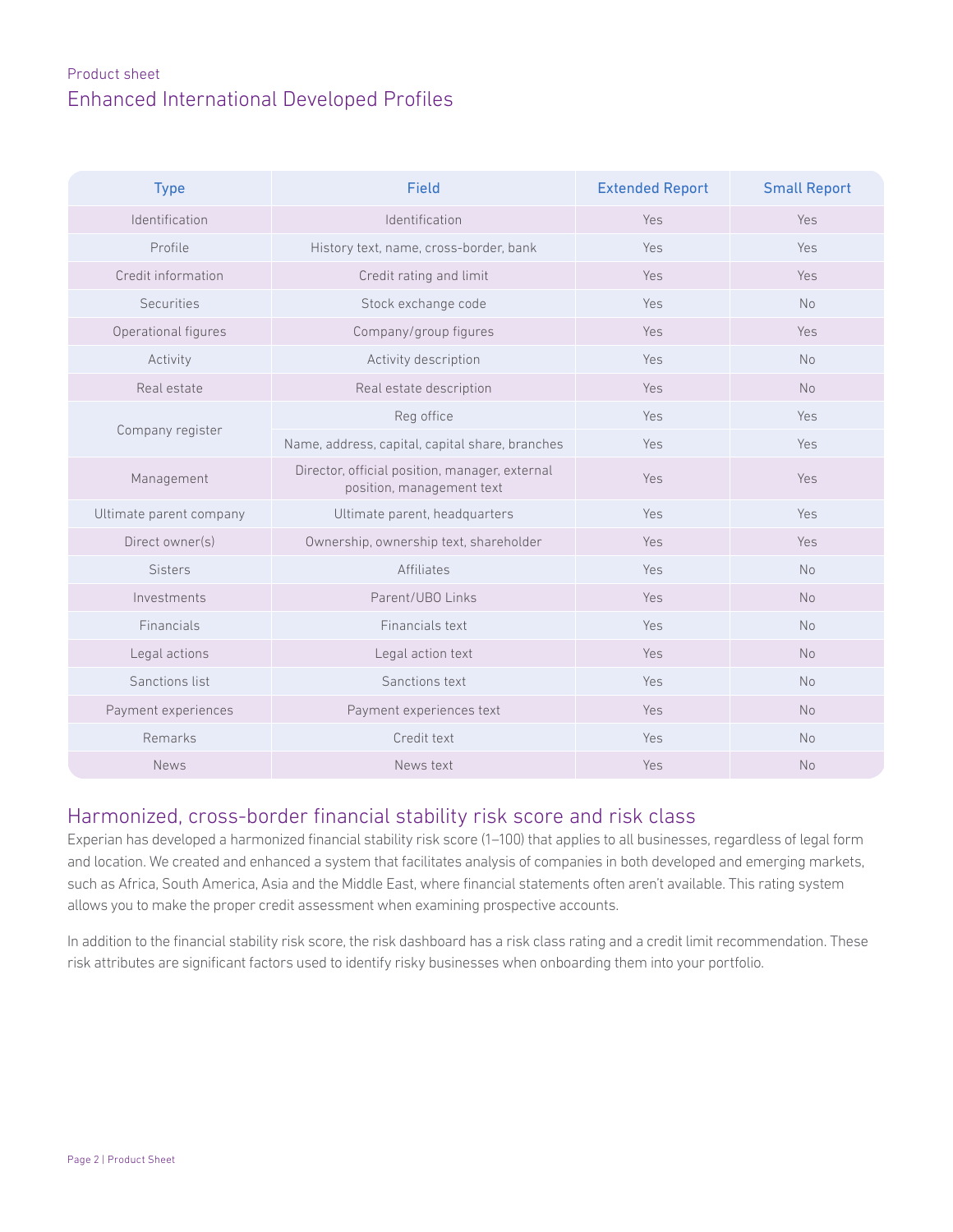## Product sheet Enhanced International Developed Profiles

| Same-day report coverage |                |                  |                |                      |  |
|--------------------------|----------------|------------------|----------------|----------------------|--|
| Albania                  | Czech Republic | Italy            | Netherlands    | Slovakia             |  |
| Aruba                    | Denmark        | Jamaica          | New Zealand    | Slovenia             |  |
| Australia                | Estonia        | Jersey           | Norway         | South Africa         |  |
| Austria                  | Finland        | Kosovo           | Panama         | Spain                |  |
| <b>Barbados</b>          | France         | Latvia           | Philippines    | Sweden               |  |
| Belgium                  | Germany        | Liechtenstein    | Poland         | Switzerland          |  |
| <b>Bulgaria</b>          | Greece         | Lithuania        | Portugal       | Taiwan               |  |
| <b>Bonaire</b>           | Guernsey       | Luxembourg       | Puerto Rico    | Trinidad and Tobago  |  |
| Canada                   | Hong Kong      | Malaysia         | Reunion Island | Ukraine              |  |
| Cayman Islands           | Hungary        | <b>Mauritius</b> | Romania        | <b>United States</b> |  |
| China                    | India          | Malta            | Russia         |                      |  |
| Croatia                  | Ireland        | Marshall Islands | Serbia         |                      |  |
| Curacao                  | Isle of Man    | Morocco          | Singapore      |                      |  |

Through our worldwide network, we provide a source of timely, consistent international data in more than 230 countries, dependencies and territories around the world to meet a variety of compliance, due diligence and risk assessment needs.

We fulfill a variety of compliance, due diligence and risk assessment needs. Our information is fresh. Our prices are competitive. Our value is unmatched.